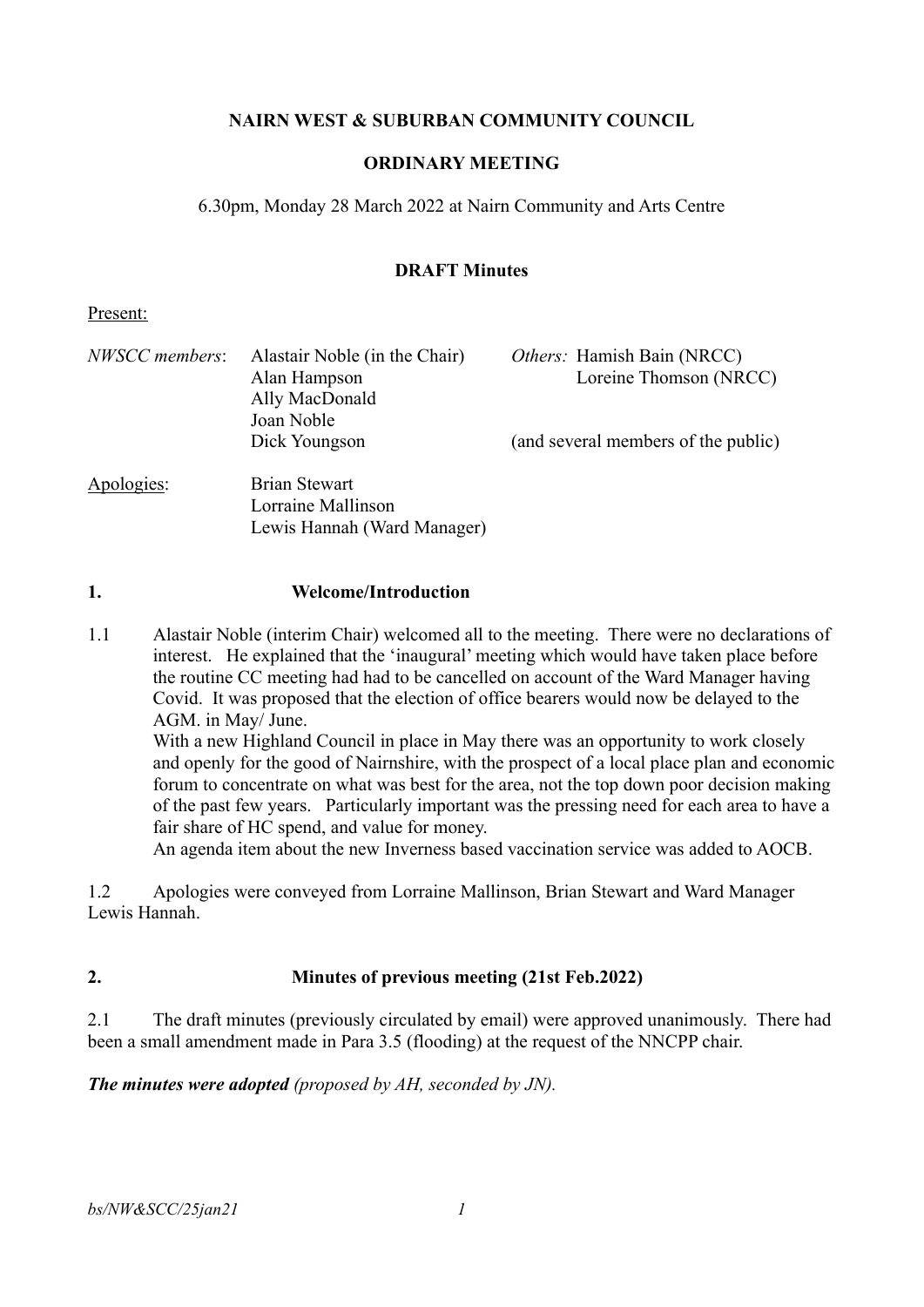# **3. Matters Arising (not otherwise listed as agenda items)**

3.1 Emissions monitoring. A reply had been received from the Ward Manager, and it had been agreed that emissions monitoring would be extended to include the area around Leopold Street and A96. Existing monitoring sites around St. Ninians Road indicated that levels were within accepted limits there.

### *Action: the reply has been forwarded to the resident who raised the issues (BS).*

3.2 Speed Limit 'smiley face' in Seabank Road. Reminder had been sent to ward manager. *Action: Awaited* 

3.3 Town Centre Funding and decision making around new flats. The Ombudsman had now confirmed that Highland Council had appealed the decision. No apology had been issued. On the issue of transparency there had been discussion of the closed Ward business meetings at the H.C. meeting of 10<sup>th</sup> March. From the webcast it was clear that there was no consistency of procedure, recording or transparency regarding these meetings. Councillors however voted against routine public access to minutes and records while accepting that it was completely unsatisfactory and had to be sorted out by the new Council.

#### *Action: Await decision by Ombudsman and election of new councillors.*

3.4 Other Common Good disposals. CC had submitted comments about the Grant Street yard and James' café. Outcome awaited.

3.5 a) Developer Contributions (DCs). A joint letter from both Community Councils had been sent to Audit Scotland asking for a full investigation into the 'missing' millions of pounds in D.Cs for Lochloy.

b) There had been informal contact with another Community Council about the IMFLDP 'Delivery Plan' which had indicated that all 'community facility' DCs from their village should go to High Life Highland facilities in Fortrose, even though they wanted their playpark and other amenities upgraded.

This mirrored the situation in Nairn where H.L.H. were to get all community facility DCs from the whole of Nairnshire for the 'Dance Studio' for the forseeable future.

J.N. offered to draw up a spreadsheet indicating which communities were losing all the community DCs to centres managed by HLH. and how much HLH was gaining. In addition an FOI would be submitted to ask for the 'needs assessment' and consultation which HLH had done to prove that Nairnshire's only community need to ofset development was the HLH leisure centre.

This was in complete contrast to Moray where there was a bidding system, and communities could all put forward projects and ideas for consideration.

#### *Action: a) Await reply from Audit Scotland.*

*b) JN will prepare spreadsheet and liase with other CCs in advance of 7th April meeting with planners.*

#### **4 Financial Report**

The NW&SCC account had a balance of £2219.16 as at 28<sup>th</sup> March.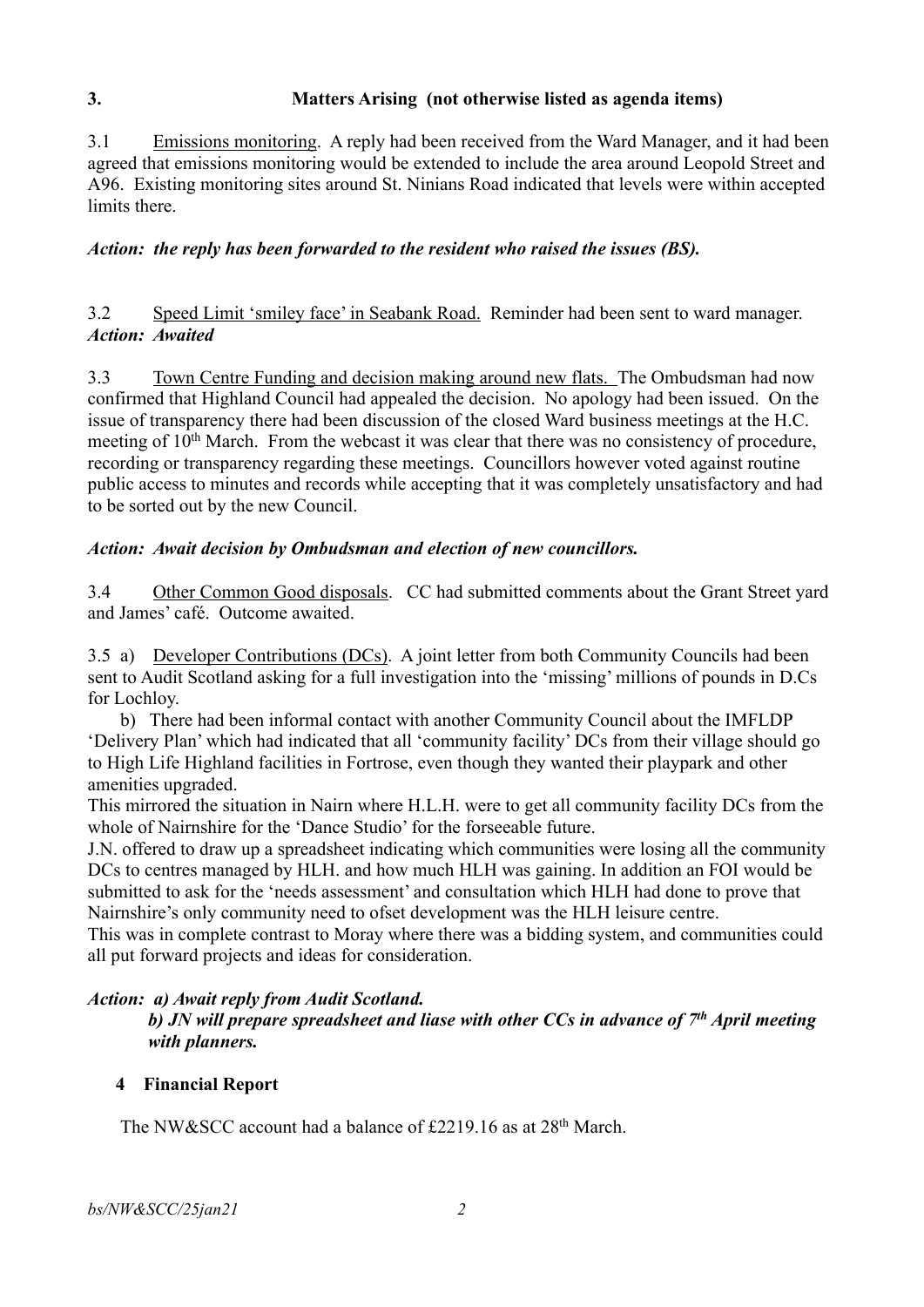Payments due were £143.88 for Zoom licence. Website, meeting room and insurance invoices were due.

### *Action: a) Await invoices and finalise accounts by end April for AGM.*

#### **5 Sandown: the further consultation**

A letter had been received from Kate Lackie responding to the joint CCs letter of  $26<sup>th</sup>$  January about the additional or second consultation exercise. In effect she dismissed all the concerns about the legality of the process including responses from outwith the community, anonymous and multiple responses.

It was felt that HC were not interpreting the Community Empowerment Act correctly in that Statutory Guidance from the Scottish Government made it quite clear that the consultation was a 'community' consultation, and that the 'community' was the inhabitants of the former burgh as of 1973.

#### *Action: Reply to be sent reflecting discussion above*

### **6 HLH fees, Leisure and Recreation Spending**

6.1 A reply had been received from Alison Clark about the apparent 'double charging' by HLH for management costs for the Links while the Service Delivery Contract indicated that HC were already funding HLH for the service. The reply purported that there was a longstanding agreement that Common Good facilities paid HC for management and that this had merely been rolled forward. No evidence was produced for this, and no explanation as to why it was in the Service Delivery Contract with Highland Council. This was completely inadequate and a reply would be sent.

#### *Action: Reply to be sent asking for clarification and review.*

6.2 JN reported that she had had a response to an FOI about agreements/contracts between HLH and HC regarding payments for Nairn Links and paddling pool. It would appear that prior to the reinstatement of a local committee in 2013/14 that common good spend was decided by HC officials and neither accounted for openly nor subject to any regular scrutiny from local councillors. However in 2014 there had clearly been an attempt to 'regularise' the Common Good Fund accounting and spend with presentation of budgets and basic accounts to local councillors.

In response to the FOI, HLH had sent two documents – one drafted in 2014 which was a draft contract between HLH and Nairn Common Good for management moneys for the Links. This had clearly neither gone through any process or been signed, and most certainly did not pre-date the legally binding Service delivery contract of 2011. The second was another unsigned draft contract between HC and 'Nairn Common Good' from 2021 about the splashpad management and associated costs. Again there was no indication that there was already a longstanding Service Delivery Agreement in place. Both Alison Clark's letter and these draft documents appear to indicate that Common Good assets may be being discriminated against, as previously supplied spreadsheets suggest that many ?all other 'third party' (private and community owned) assets are likely being managed by HLH under contract for no fee.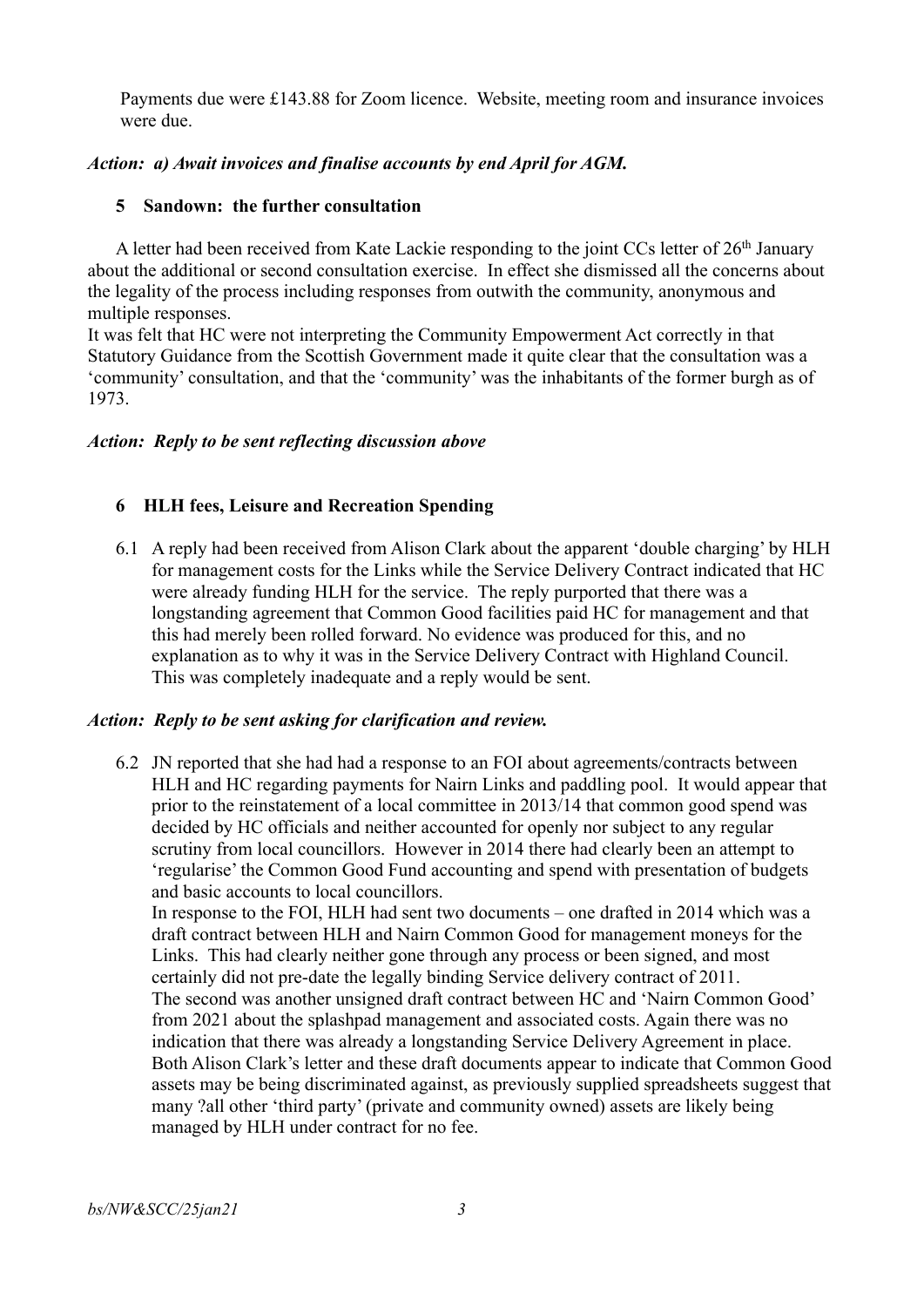A further FOI has been sent to HLH asking whether any other '3<sup>rd</sup> party' bodies are being invoiced for HLH costs.

## *Action: Await FOI reply before engaging with new councillors about L and R spend.*

## **7 Maggot waste disposal / Harbour Street toilets**

7.1 The planning application for a waste disposal point had been withdrawn but to date no firm proposals had emerged for either the waste disposal point or harbour toilets. Officials had made suggestions that Covid or Place Based Investment funding could be used for a feasibility study of the options.

There was a clear view that the toilets would have to be brought up to standard by Highland Council before being handed back to the Common Good.

In addition AM expressed concern over the poor cleanliness of the Links female toilet and noted damage to or absence of toilet roll holders and toilet rolls in cubicles. She questioned how often the toilets were serviced.

*Action: Letter to seek firm assurances that Harbour street toilets will be brought up to standard before being handed to Common Good, and that full consultation will take place about the options. Letter also to ask for details of arrangements for servicing and repairing Links toilets.*

## **8. Tourism Strategy / Visitor Management**

A reply had been received from Colin Simpson which regretted that community groups other than the BID had not been consulted in the Tourism Strategy process, with the result that Nairn had not been recognised as one of the top tourist destinations in Highland and a very inadequate and narrow report put forward. He suggested a meeting with the community councils. The CC felt that tourism needed a holistic plan including Links development / parking/ toilet provision / coach accommodation / green network and active travel / jobs / retail / promotion. In Dornoch they had a wide community consultation by an independent consultant funded by HIE and other partners.

# *Action: Accept offer of initial meeting of both town CCs with Colin Simpson prior to further discussion of wider tourism consultation / local place planning*.

## **9 Port of Ardersier - redevelopment**

A meeting had been held by Ardersier CC to allow the public to ask what was happening at Port of Ardersier and why access was being denied to Whiteness point. 70 people attended, and Kevin Reid who was there reported to the meeting that the dicussion had been unsatisfactory and failed to produce the reassurances asked for. Information from the HC Access officer questioning the legal status of the port and their right to erect fences at their entrance and on the beach were dismissed by POA representatives. A further e mail from the Access officer confirmed HC opinion that the fences were premature and unlawful and said it would be taken up with POA.

## *Action: Await HC action*

## **10 Planning for new Academy and future of library.**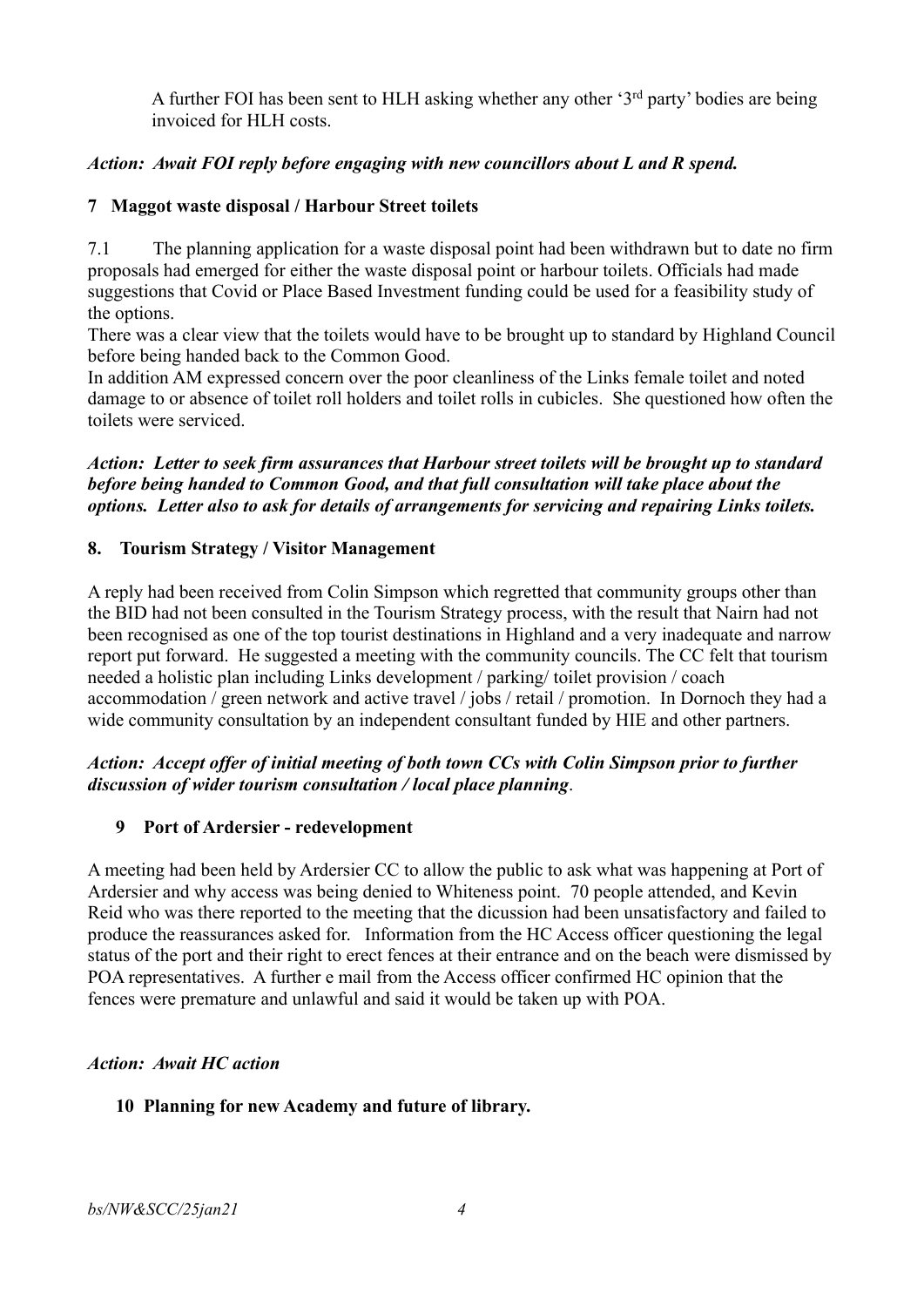10.1 Representatives of both Nairn CCs had met with senior staff from the Academy to exchange ideas and express their view that any building would be of a high standard and of adequate size. It appeared that there had been no option appraisal of where the new school should be sited, and it was now a fait accompli. Information from Wick indicated that poor build quality/design and inadequate size became apparent within months of occupation, and Nairn should insist on high standards of build and adequate capacity.

Further meetings of the consultation group were planned, and these issues would have to be kept front and foremost.

Concern was also expressed as to how close the new building might be to the rear of Loch Avenue, potentially significantly affecting their light and privacy.

## *Action: The Chair concluded that the discussion had revealed serious anxiety and a number of practical issues, which would be conveyed to the stakeholder group at its next meeting.*

10.2 The library consultation had stimulated much dicussion on social media, with nearly all participants opposing moving to a new academy on the grounds of accessibility, and effect for footfall on the High Street. The consultation result was not known.

# *Action: ? letter. Not clear decision*

# **11. Dialogue with other CCs**

A productive Zoom meeting had been held with several other Community Councils with Common Good funds, and it was clear that most were suffering the same issues as Nairn. It was agreed to exchange information over such issues as investment funds, parking charges, maintenance charges, etc. and also work to achieve proper Common Good advisory groups in each area. A further meeting would be held to progress this with the new Council.

## **12. IMFDP and local sites.**

Nairn East: Two local business owners from Grigorhill were in attendance, and they expressed how concerned all the businesses were that Nairn's industrial zone was potentially going to be surrounded with housing and a school. They cited loss of expansion areas, noise, dust, danger to residents, increase of traffic and congestion. It could lead to firms moving out of Nairn and loss of jobs which were mainly filled by locals. It was not clear how Nairn East had moved from nonpreferred to preferred for housing without any change in basic design or infrastructure provision. Infrastructure must be in place for any new development and there must be no threat to existing jobs.

## *Action: Meeting with planners on 7th April. Will be raised as major concern.*

Delnies: It was not clear how planning permission could be transferred from a mixed use development with golf course and academy, hotel/conference centre, equestrian centre, tourist centre, green network and nature watching facilities to just the 300 houses without any of the other amenities which had facilitated its approval in 2013.

## *Action: To be raised at above meeting but also a letter to go to planners querying issue.*